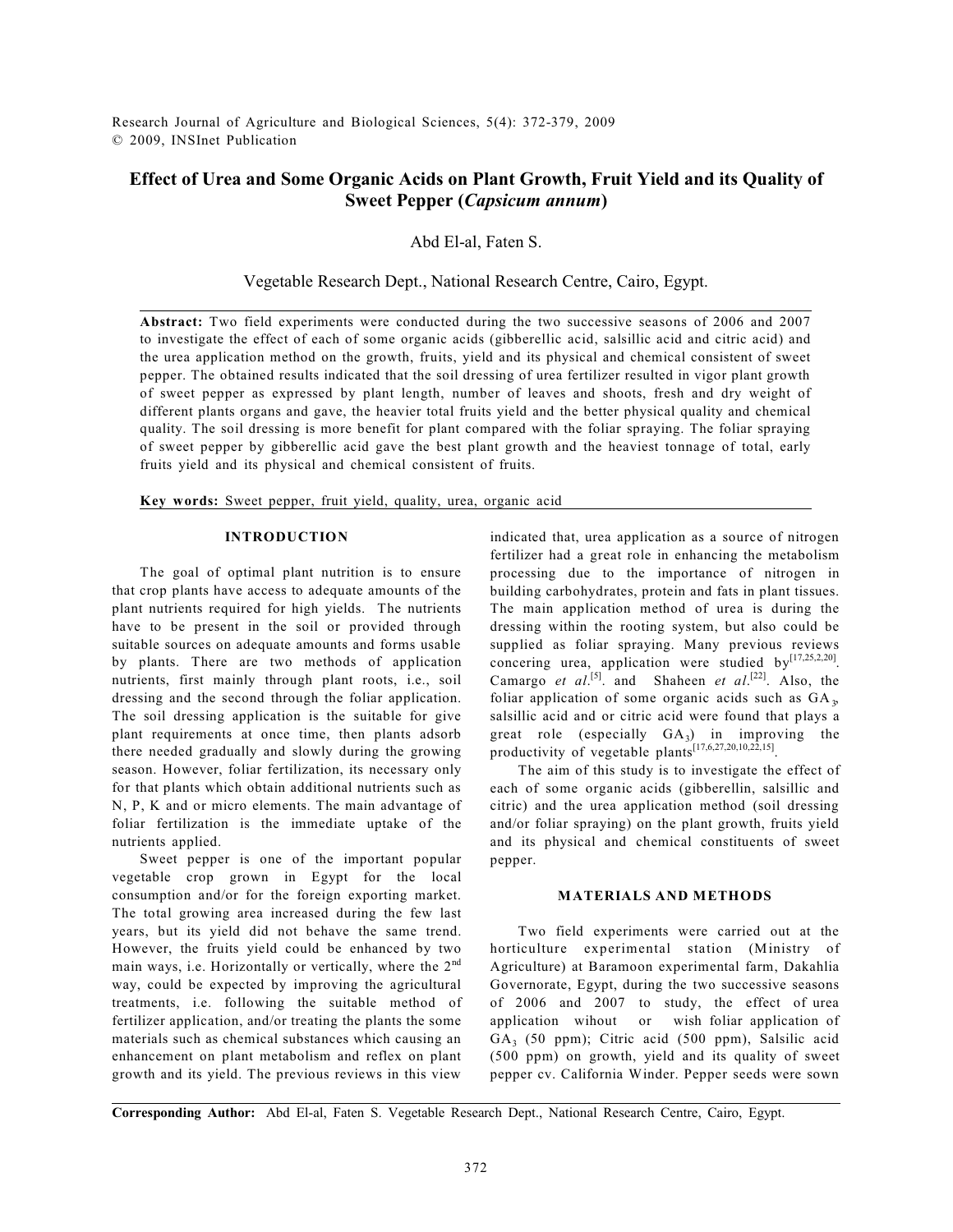in the nursery in 2 X 2 m beds after six weeks, seedlings were transplanted to the field on March  $20^{\text{th}}$ of both 2006 and 2007. The experimental soil was clay loam in texture with EC. 2.3 m hos/cm<sup>3</sup>, and pH 8.0, available N was 31.8 ppm, P 14.6 ppm and exchangeable K was 115 ppm.

The transplanting was grown on one side of ridge (70 cm width) at 30 cm apart. The experimental unit was consisted of 4 ridges, each of 4 m long and 0.7 m width, with an area of 11.2 m². The experimental design used in the two growing seasons was split plot design with three replicates. The methods of urea application were arranged randomly within the main plots while the organic substance i.e.,  $GA_3$ , salsilic acid, citric acid plus the water were arranged within the sub-plots. The rates urea soil dressing were 90 N units per feddan (as ammonium sulphate), where added at twice, first half was during the soil preparing and the second half added 45 days after transplanting.

The organic chemical substances were sprayed at 3 times starting 60 days of after transplanting by 10 days intervals. Vegetative samples of pepper plants

were taken at 95 days old randomly from each sub-plot to estimate the plant length (cm), number of shoots, and leaves per plant, fresh and dry weight of shoots and leaves as g./plant, fresh and dry weight of shoots and leaves as g./plant. The pepper fruits were harvested every 7 days by intervals.

Total fruits yield as tons/fed. and its components (early yield, ton/fed., average weight of fruit, g/fruits, diameter and height fruits as cm/fruit.

For chemical analysis samples of 4 pepper fruits were taken for N, P and K determination according to the methods of  $f^{[29,19,4]}$  respectively. Also, Cu, Mn, Zn, Ni and Pb contents were determined using flame ionization atomic absorption spectrometer model 1100B of perkin Elemer according to the methods of Champman and Pralt<sup>[7]</sup>. The total soluble solids, it was determined by abbey Refrectometer<sup>[1]</sup>. and the ascorbic acid, it was estimated as mg/100 g. fresh weight using the day 2,6 dichlorophenol-indophennol method $^{[1]}$ . The total acidity, it was determined by titration of the blended flesh against NaOH 0.1 N using phenolphthalein as an indicator<sup>[1]</sup>. All the obtained data were statistically analyzed according to Gomez and  $\mathrm{Gomez}^{[11]}.$ 

**Table 1:**Effect of urea and some organic acids on the plant growth characters of sweet pepper during the experimental season of 2006.

| Treatments                                             |                   | Plant length (cm) No. /plant |        |        |        | Fresh weight (g.)/plant |             | Dry weight $(g.)$ plant |               |             |  |
|--------------------------------------------------------|-------------------|------------------------------|--------|--------|--------|-------------------------|-------------|-------------------------|---------------|-------------|--|
| Urea                                                   | Organic acids     |                              | Leaves | Shoots | Leaves | <b>Shoots</b>           | Whole plant | Leaves                  | <b>Shoots</b> | Whole plant |  |
| Foliar<br>Mean<br>Mean<br>Average<br>L.S.D. at 5% Urea | $\theta$          | 50.34                        | 116.67 | 16.21  | 152.10 | 31.69                   | 183.79      | 35.41                   | 8.97          | 44.38       |  |
|                                                        | Citric            | 53.36                        | 131.33 | 18.07  | 185.70 | 33.68                   | 219.38      | 39.98                   | 9.42          | 49.40       |  |
|                                                        | GA <sub>3</sub>   | 60.67                        | 150.00 | 24.13  | 196.60 | 50.16                   | 246.76      | 44.89                   | 14.28         | 59.17       |  |
|                                                        | Salsilic          | 54.27                        | 153.00 | 19.60  | 188.57 | 39.73                   | 228.29      | 40.96                   | 11.27         | 52.22       |  |
|                                                        |                   | 54.66                        | 137.75 | 19.50  | 180.74 | 38.82                   | 219.56      | 40.31                   | 10.99         | 51.29       |  |
| Soil dressing 0                                        |                   | 54.00                        | 119.33 | 17.20  | 159.53 | 41.92                   | 201.45      | 37.94                   | 12.22         | 50.16       |  |
|                                                        | Citric            | 57.41                        | 138.00 | 20.13  | 195.67 | 42.12                   | 237.79      | 46.49                   | 14.45         | 60.93       |  |
|                                                        | GA <sub>2</sub>   | 61.60                        | 150.00 | 25.10  | 196.20 | 59.17                   | 255.37      | 48.01                   | 17.67         | 65.67       |  |
|                                                        | Salsilic          | 57.94                        | 144.33 | 21.30  | 196.30 | 49.90                   | 246.20      | 47.45                   | 12.52         | 59.97       |  |
|                                                        |                   | 57.74                        | 137.92 | 20.93  | 186.92 | 48.28                   | 235.20      | 44.97                   | 14.21         | 59.19       |  |
|                                                        | $\mathbf{0}$      | 52.17                        | 118.00 | 16.71  | 155.82 | 36.81                   | 192.62      | 36.68                   | 10.59         | 47.27       |  |
|                                                        | Citric            | 55.39                        | 134.67 | 19.10  | 190.68 | 37.90                   | 228.58      | 43.23                   | 11.94         | 55.17       |  |
|                                                        | GA <sub>2</sub>   | 61.14                        | 150.00 | 24.62  | 196.40 | 54.67                   | 251.07      | 46.45                   | 15.98         | 62.42       |  |
|                                                        | Salsilic          | 56.10                        | 148.67 | 20.45  | 192.43 | 44.82                   | 237.25      | 44.20                   | 11.90         | 56.10       |  |
|                                                        |                   | 2.11                         | N.S.   | 0.54   | N.S.   | 1.79                    | 10.76       | N.S.                    | 0.68          | N.S.        |  |
|                                                        | Organic acid 4.06 |                              | 18.26  | 3.72   | 28.91  | 4.71                    | 28.67       | N.S.                    | 1.44          | 9.57        |  |
|                                                        | Interactions      | N.S.                         | N.S.   | N.S.   | N.S.   | N.S.                    | N.S.        | N.S.                    | N.S.          | N.S.        |  |
|                                                        |                   |                              |        |        |        |                         |             |                         |               |             |  |

N.S: not significant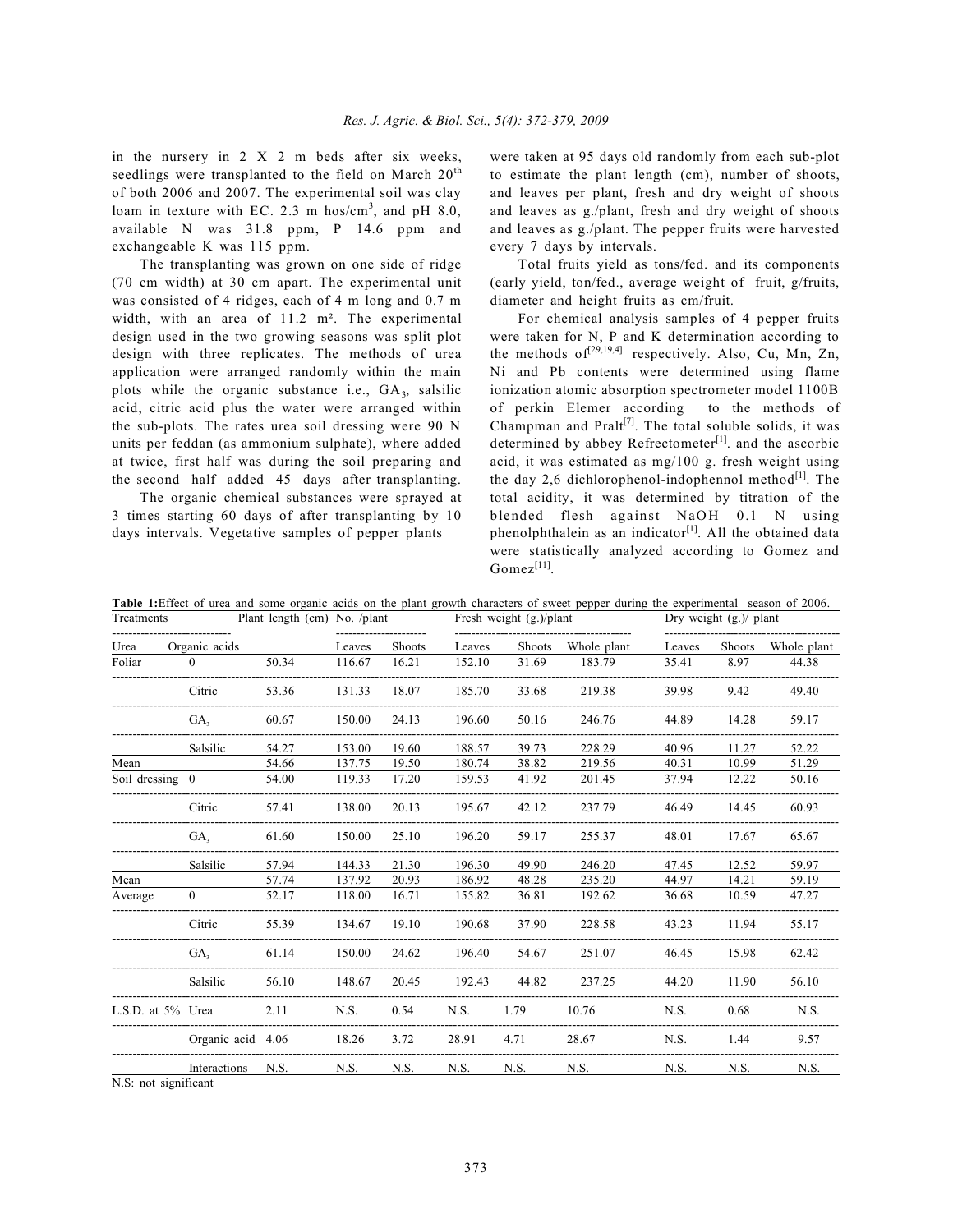| Treatments      |                                                                                                                                                                                                                                                                                                                                     | Plant length (cm) | Leaves       | <b>Shoots</b> |        | Fresh weight (g/plant) |             | Dry weight $(g/$ plant) |             |                    |
|-----------------|-------------------------------------------------------------------------------------------------------------------------------------------------------------------------------------------------------------------------------------------------------------------------------------------------------------------------------------|-------------------|--------------|---------------|--------|------------------------|-------------|-------------------------|-------------|--------------------|
| Urea            | <b>Table 2:</b> Effect of urea and some organic acids on the plant growth characters of sweet pepper during the experimental season of 2007.<br>Organic acids<br>0<br>Citric<br>GA <sub>2</sub><br>Salsilic<br>$\overline{0}$<br>Citric<br>GA <sub>3</sub><br>Salsilic<br>$\Omega$<br>Citric<br>GA <sub>3</sub><br>Salsilic<br>Urea |                   | (No. /plant) | (No. /plant)  | Leaves | Shoots                 | Whole plant | Leaves                  |             | Shoots Whole plant |
| Foliar          |                                                                                                                                                                                                                                                                                                                                     | 51.83             | 115.33       | 13.10         | 124.93 | 35.30                  | 160.23      | 31.49                   | 10.12       | 41.61              |
|                 |                                                                                                                                                                                                                                                                                                                                     | 54.87             | 128.33       | 18.00         | 137.44 | 46.77                  | 184.21      | 34.45                   | 13.37 47.82 |                    |
|                 |                                                                                                                                                                                                                                                                                                                                     | 58.23             | 139.03       | 22.67         | 152.70 | 60.27                  | 212.97      | 39.03                   | 17.21 56.24 |                    |
|                 |                                                                                                                                                                                                                                                                                                                                     | 56.17             | 133.67       | 20.27         | 147.37 | 50.57                  | 197.93      | 36.60                   | 14.84       | 51.44              |
| Mean            |                                                                                                                                                                                                                                                                                                                                     | 55.28             | 129.09       | 18.51         | 140.61 | 48.23                  | 188.84      | 35.39                   | 13.88       | 49.28              |
| Soil dressing   |                                                                                                                                                                                                                                                                                                                                     | 59.10             | 133.00       | 14.00         | 145.83 | 40.60                  | 186.43      | 34.19                   | 14.90       | 49.09              |
|                 |                                                                                                                                                                                                                                                                                                                                     | 61.10             | 136.33       | 17.33         | 148.93 | 47.50                  | 196.43      | 35.77                   | 16.77       | 52.53              |
|                 |                                                                                                                                                                                                                                                                                                                                     | 66.50             | 139.67       | 22.00         | 161.53 | 57.23                  | 218.77      | 41.30                   | 20.74       | 62.04              |
|                 |                                                                                                                                                                                                                                                                                                                                     | 63.00             | 138.33       | 19.33         | 155.30 | 50.83                  | 206.13      | 37.07                   | 18.60       | 55.67              |
| Mean            |                                                                                                                                                                                                                                                                                                                                     | 62.43             | 136.83       | 18.17         | 152.90 | 49.04                  | 201.94      | 37.08                   | 17.75       | 54.83              |
| Average         |                                                                                                                                                                                                                                                                                                                                     | 55.47             | 124.17       | 13.55         | 135.38 | 37.95                  | 173.33      | 32.84                   | 12.51       | 45.35              |
|                 |                                                                                                                                                                                                                                                                                                                                     | 57.98             | 132.33       | 17.67         | 143.19 | 47.13                  | 190.32      | 35.11                   | 15.07       | 50.18              |
|                 |                                                                                                                                                                                                                                                                                                                                     | 62.37             | 139.35       | 22.33         | 157.12 | 58.75                  | 215.87      | 40.17                   | 18.97       | 59.14              |
|                 |                                                                                                                                                                                                                                                                                                                                     | 59.58             | 136.00       | 19.80         | 151.33 | 50.70                  | 202.03      | 36.83                   | 16.72       | 53.55              |
| L.S.D. at $5\%$ |                                                                                                                                                                                                                                                                                                                                     | 0.97              | N.S.         | 0.22          | N.S.   | N.S.                   | N.S.        | N.S.                    | 2.13        | N.S.               |
|                 | Organic acid                                                                                                                                                                                                                                                                                                                        | 2.18              | 5.76         | 1.49          | 7.18   | 3.42                   | 7.92        | 3.12                    | 1.21        | 3.75               |
| Interactions    | N.S.                                                                                                                                                                                                                                                                                                                                | N.S.<br>8.15      | N.S.         | N.S.          | N.S.   | N.S.                   | N.S.        | N.S.                    |             |                    |

### *Res. J. Agric. & Biol. Sci., 5(4): 372-379, 2009*

N.S: not significant.

### **RESULTS AND DISCUSSION**

## **Plant Growth:**

**Effect of Urea App Lication:** The data of Tables (1 and 2) of the two experimental seasons shows that, soil dressing of urea fertilizer resulted the vigor plant growth of sweet pepper as expressed by plant length, average number of leaves and shoots, fresh and dry weight of different plant, organs, these vigorously compared with that plants which received urea as foliar spraying. These findings were true in both experiments. The superiority in whole fresh and dry weight amounted by 7.1 % and 15.4 % and 6.9 and 11.5 % for the same respective in  $1<sup>st</sup>$  and  $2<sup>nd</sup>$  experiments.

The vigor plant growth of sweet pepper plants which received their needed nitrogen as urea by the soil dressing method may be due to the increase in one or more of the estimated attributes either in leaves or shoots. However, the picture reflected significant increases in leaves and shoots number, fresh and dry weight of different plant organs. So, these increments in our opinion led to the favored jump in the plant growth in this experiment. Many investigators studied the response of some vegetables to nitrogen fertilization and resulted that, the soil dressing is more benefit for

plant if compared by the foliar spraying  $[24,21,28,10,]$ . On the opposite many others recorded that, the foliar application of nitrogen had a better plant growth  $[9,16,12,25,2,5,22]$ . It means that, the literature regarding to the effect of urea application method on plant growth fluctuated and depending on type of plant, its stage, soil fertility. etc.

**Effect of Organic Acids:** The application of some organic acids such as citric, gibberellic and salsilic as foliar caused an increase in all plant growth measurements, of compared with the control treatment, within the organic acid used, the foliar spraying of sweet pepper by gibberellic acid (25 ppm), gave the best plant growth expressed as length of plant, average leaves and shoots number, fresh and dry weight of plant organs. These findings recorded in both experiments. The increments in whole fresh and dry weight over the control plants amounted by 26.7 %; 30.9 % and 16.9 %, 26.4 % respectively in 1<sup>st</sup> and 2<sup>nd</sup> season. The previous reviews in this view indicated that, some chemical substance such as organic acids using for promotion the metabolism processes<sup>[17,3,27,20,22,15]</sup>.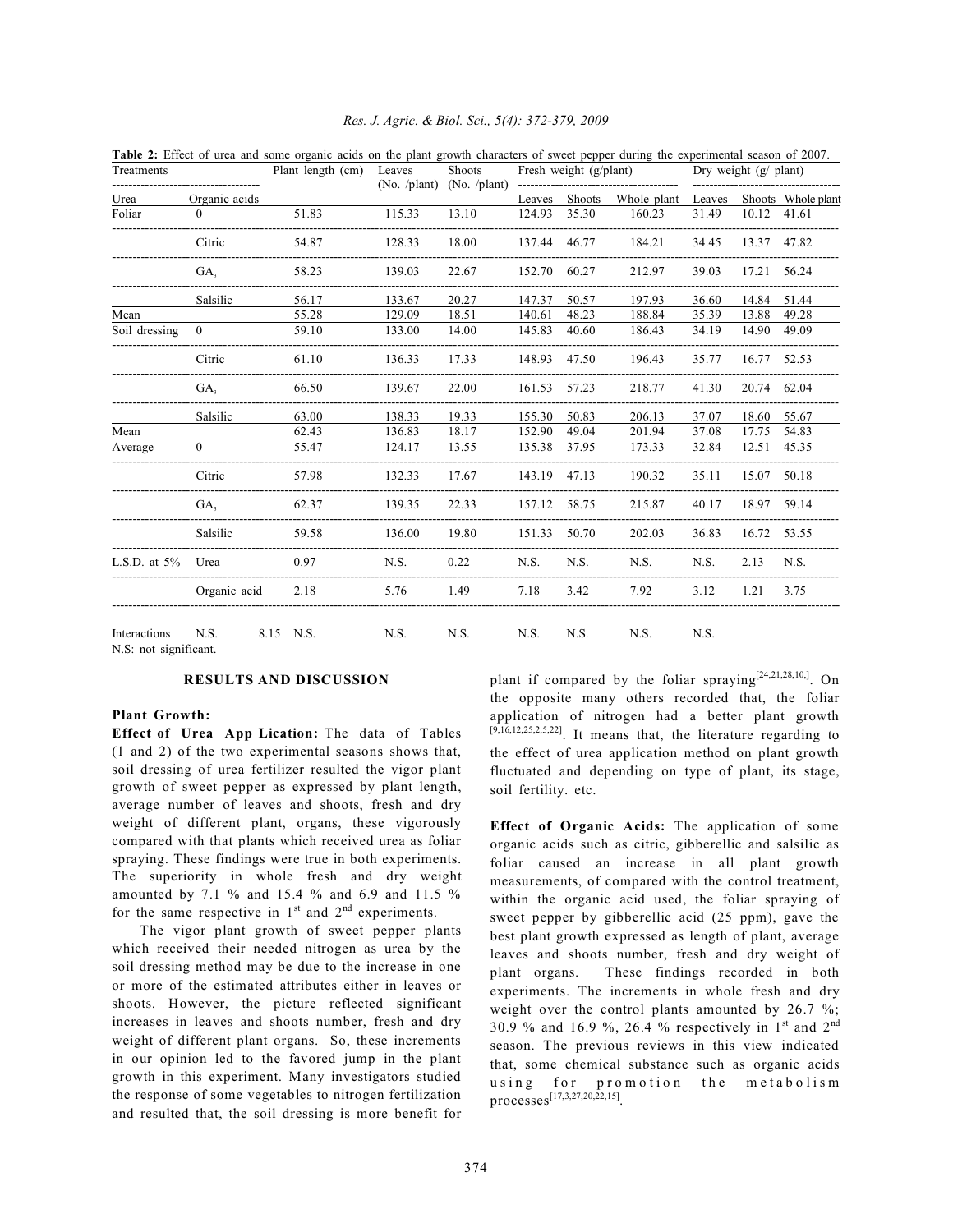**Effect of Interaction Between Urea Application and Organic Acids:** The interaction treatments within the two experimental factors showed that, the statistical analysis recorded no significant effect on the plant growth parameters in both seasons, except average leaves number in  $2^{nd}$  experiment. These obtained results indicated that each factor of the interaction treatments act independently.

### **Fruits Yield and its Physical Properties:**

**Effect of Urea Application:** Total sweet pepper fruits yield and early (tons/fed.) as well as its some physical properties i.e., average weight of fruits (g/fruit), length (cm) and diameter  $(cm^3)$  as affected by the urea treatments and some organic acids in the two experimental seasons are shown in Table (3). The soil dressing of urea fertilizer gave the heavier total fruits yield (4.78 and 3.96 tons/fed. in  $1<sup>st</sup>$  and  $2<sup>nd</sup>$  season respectively) than the foliar application method of urea fertilization. However, the increment in early pepper fruits amount by 33.4 % and 3.5 % for the same previous respective. In spite of the increment of soil dressing compared the foliar spraying but, the statistical analysis of the obtained data reveals that, the differences within the two methods were no great enough to reach 5 % in both seasons.

Concerning to the physical properties of pepper fruits, i.e. fruit weight, length and diameter, generally followed the same pattern of change like that mentioned above. It means that, the more size of fruits which had higher length and diameter values were correlated with the application of urea fertilizer as soil dressing. These results are true in  $1<sup>st</sup>$  and  $2<sup>nd</sup>$  season. Whereas, the statistical analysis of the collected data shows that, no significant differences were found concerning to fruit length (in two seasons), diameter  $(1<sup>st</sup> season)$  and average weight  $(2<sup>nd</sup> season)$ . The higher total and early fruits yield and the better physical quality obtained from using urea as soil dressing may be due the increase in one of more of the estimated parameter either in foliage fresh of plant or dry weight. So, this superiority led to the favored jump in the fruits yield and its physical quality in these experiments. Generally, it is noteworthy to mentioned that urea as a nitrogen fertilizer is essential for plant growth and fruits yield as it is a constituent of all proteins and nucleic acids and hence of all protoplasm and consequently to have a large surface available for photosynthesis.

The obtained results of urea application are in accordance with that recorded by  $[24, 25, 26, 21, 20, 5, 28, 22]$ .

**Effect of Organic Acids:** The foliar application of some organic acids such as citric (500 ppm), gibberellic (25 ppm) and salsilic (500 ppm) on the total and early pepper fruits, as well as its some physical properties in the two seasons of 2006 and 2007 are presented in Table (3). The obtained results indicate that the used organic acids caused an enhancement in the total and early fruits yield over the control treatment. Within the 3 organic acids, the GA3 application resulted the heaviest tonnage of total (4.97 and 5.27 tons/fed. in  $1<sup>st</sup>$  and  $2<sup>nd</sup>$  season respectively) and early (2.7 and 2.19 tons/fed. for the same respectively), followed in descending order by Salsilic acid and citric acid. These were completely similar in both experiments. The differences within the organic acids treatments were enough to be significant for total and early yields in the two experiments. It is known that, the main role of  $GA_3$  in plant growth and fruits yield where it caused an inlargment and number of plants tissues, hence gave a big vegetative growth which turn rising total fruits yield and its components. The obtained data are in good accordance with that which reported by  $[30, 18, 6, 27, 20, 10, 15]$ .

Regarding to response of some physical properties, i.e. fruit length, diameters and average weight to the organic acids treatments in the two experimental seasons, the obtained data are shown in Table (3). It evident that, the best values of physical properties were associated to the application of  $GA_3$ , followed in decreasing order by salsilic acid and lastly by citric acid. By other means it could be constracted that the organic acid treatments caused an improve in the physical character of sweet pepper fruits. These results were true in the two experiments. Moreover, the statistical analysis of the obtained data reveals that, the differences within organic acids treatments were great enough to reach the 5 % levels in both seasons, except that of fruit length in  $2<sup>nd</sup>$  season. The promotion effect of GA<sub>3</sub> on some physical properties are studied previously by others and their obtained data support that written here $^{[25,20,10,22]}$ .

**Effect of the Interaction:** The interaction between urea application methods and foliar spraying by some organic acids and their effects on total, early fruits yield and the physical fruits measurements in both season of 2006 and 2007 are shown in Table (3). Whereas, total fruits yield as tons/fed., in two seasons and early yield 2<sup>nd</sup> season, responsed no significantly by the interaction treatments. Also, fruit length and average weight followed the same pattern of change previously mentioned. Generally, it could be concluded that, the interaction treatment had little effect on the fruits yield and its physical properties. This might be attributed to that, each factor of the interaction treatment act independently.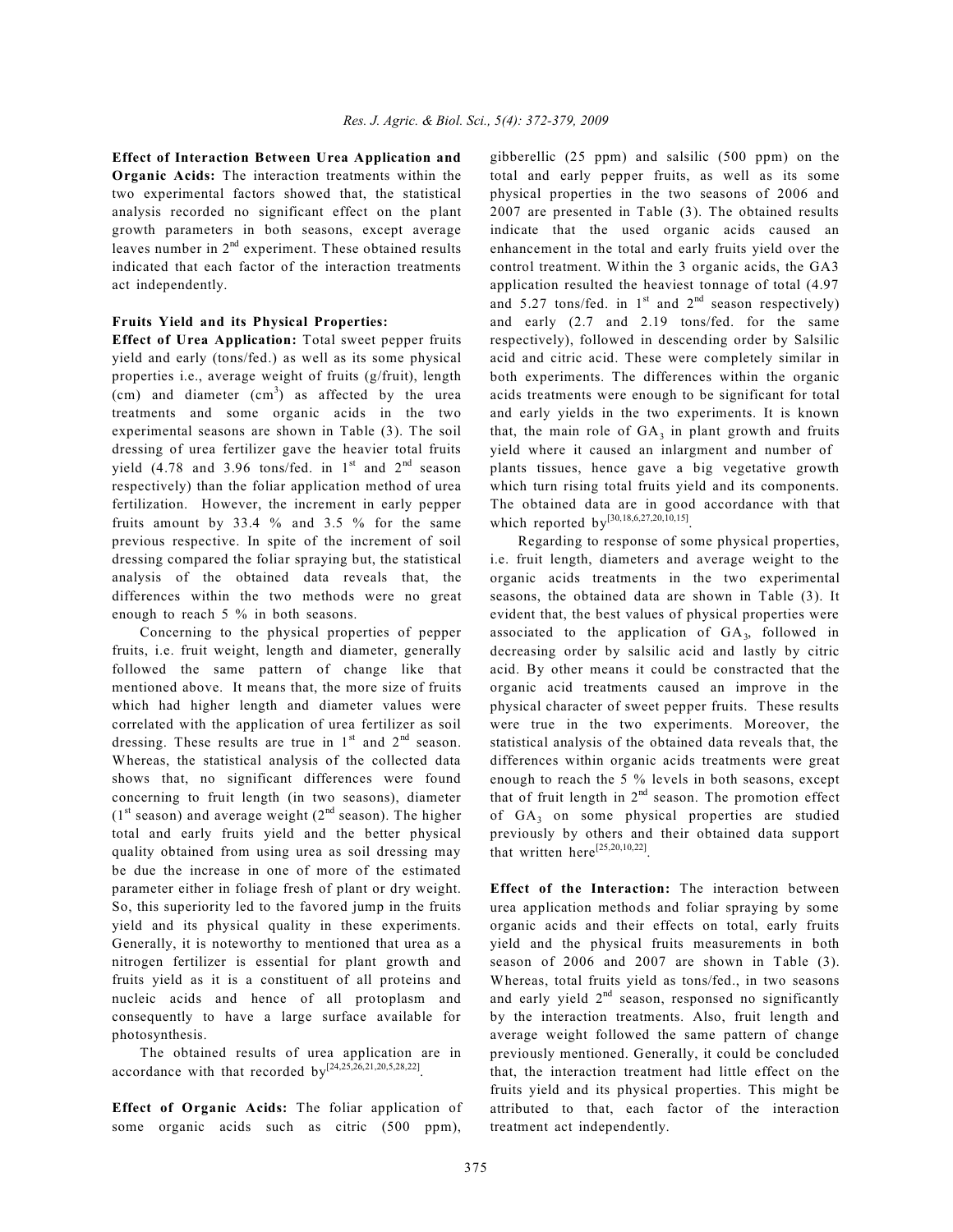| Treatments        | Table 3: Effect of urea and some organic acids on the yield and quality of sweet pepper during the experimental seasons of 2006 and 2007. | Fruit          |                          |       |       | Fruits yield Ton/fed. | Fruits         |                  |                  |       | Fruits yield Ton/fed. |
|-------------------|-------------------------------------------------------------------------------------------------------------------------------------------|----------------|--------------------------|-------|-------|-----------------------|----------------|------------------|------------------|-------|-----------------------|
| Urea              | Organic acids                                                                                                                             | Length<br>(cm) | Diameter Average<br>(cm) | wt. g | Total | Early                 | Length<br>(cm) | Diameter<br>(cm) | Average<br>wt. g | Total | Early                 |
|                   |                                                                                                                                           | 2006           |                          |       |       |                       | 2007           |                  |                  |       |                       |
| Foliar            | $\mathbf{0}$                                                                                                                              | 5.13           | 3.98                     | 51.90 | 3.27  | 2.19                  | 6.13           | 3.70             | 46.74            | 2.783 | 1.727                 |
|                   | Citric                                                                                                                                    | 5.80           | 4.13                     | 54.90 | 3.80  | 2.30                  | 6.24           | 3.31             | 49.06            | 3.317 | 1.997                 |
|                   | GA <sub>3</sub>                                                                                                                           | 6.57           | 4.50                     | 67.33 | 4.27  | 2.60                  | 6.71           | 6.24             | 58.17            | 5.160 | 2.253                 |
|                   | Salsilic                                                                                                                                  | 6.10           | 4.37                     | 59.67 | 3.93  | 2.47                  | 6.45           | 3.65             | 49.23            | 4.070 | 2.063                 |
| Mean              |                                                                                                                                           | 5.90           | 4.24                     | 58.45 | 3.82  | 2.39                  | 6.38           | 4.23             | 50.80            | 3.833 | 2.010                 |
| Soil dressing 0   |                                                                                                                                           | 5.73           | 4.07                     | 58.90 | 4.20  | 2.50                  | 6.38           | 2.90             | 48.31            | 2.703 | 1.980                 |
|                   | Citric                                                                                                                                    | 6.13           | 4.20                     | 66.33 | 4.47  | 2.67                  | 6.37           | 3.23             | 49.50            | 3.403 | 2.093                 |
|                   | GA <sub>3</sub>                                                                                                                           | 6.63           | 4.73                     | 69.00 | 5.67  | 2.80                  | 7.47           | 3.56             | 58.60            | 5.387 | 2.143                 |
|                   | Salsilic                                                                                                                                  | 6.37           | 4.50                     | 65.67 | 4.80  | 4.80                  | 6.58           | 3.20             | 49.97            | 4.357 | 2.113                 |
| Mean              |                                                                                                                                           | 6.22           | 4.38                     | 64.98 | 4.78  | 3.19                  | 6.70           | 3.22             | 51.59            | 3.963 | 2.083                 |
| Average           | $\mathbf{0}$                                                                                                                              | 5.43           | 4.02                     | 55.40 | 3.73  | 2.35                  | 6.26           | 3.30             | 47.52            | 2.743 | 1.853                 |
|                   | Citric                                                                                                                                    | 5.97           | 4.17                     | 60.62 | 4.13  | 2.48                  | 6.31           | 3.27             | 49.28            | 3.360 | 2.045                 |
|                   | GA,                                                                                                                                       | 6.60           | 4.62                     | 68.17 | 4.97  | 2.70                  | 7.09           | 4.90             | 58.38            | 5.273 | 2.198                 |
|                   | Salsilic                                                                                                                                  | 6.23           | 4.43                     | 62.67 | 4.37  | 3.63                  | 6.52           | 3.43             | 49.60            | 4.213 | 2.088                 |
| L.S.D. at 5% Urea |                                                                                                                                           | N.S.           | N.S.                     | 0.55  | 0.29  | 0.19                  | N.S.           | 0.42             | N.S.             | N.S.  | N.S.                  |
|                   | Organic acid                                                                                                                              | 0.30           | 0.11                     | 1.46  | 0.41  | 0.15                  | N.S.           | 0.67             | 5.80             | 0.431 | 0.159                 |
|                   | Interactions                                                                                                                              | N.S.           | N.S.                     | 2.07  | N.S.  | 0.21                  | N.S.           | 0.95             | N.S.             | N.S.  | N.S.                  |

### *Res. J. Agric. & Biol. Sci., 5(4): 372-379, 2009*

N.S: not significant.

### **Chemical Constituents:**

**Effect of Urea Application:** The method of urea application affected the chemical content, i.e. total soluble solids, total acidity, vitamin C, N, P, K, Zn, Cu, Ni and Pb of sweet pepper fruits in the two experiments of 2006 and 2007 as shown in Tables (4 and 5). Using urea as nitrogen fertilizer applied as soil dressing had a significant encourages in all the above chemical constituents, in both experiments, except that of total soluble solids in the two seasons, total acidity and Vitamin C values only in  $2<sup>nd</sup>$  season. Generally, the obtained data reveals that, using urea as soil dressing gave the higher values of chemical constituents if compared with that of the foliar spraying.

It could be conducted that, the nature method for absorption nutrients is through roots, where, the big quantities of nitrogen needed and/or other major elements, it's not possible to adsorb through the foliar application. So, increases the nitrogen in rooting media absolutely will increase the absorption increase of the elemental nutrition by plant, consequently increase their concentration in plant tissues. The obtained results are in accordance with those obtained by  $[13,26]$ . N the other

hand, the results recorded  $by^{[14,24]}$  indicated that application method of nitrogen fertilizer had no great effect on the nutritional elements in plant tissues.

**Effect of Organic Acids:** Organic acids such as citric, gibberellic and salsilic caused an enhancement in the chemical constituents of sweet pepper fruits if compared with the control treatment. Moreover, using  $GA<sub>3</sub>$  at a rate of 25 ppm resulted in the highest values of all chemical constituents in both seasons. The statistical analysis of the obtained data reveals that the differences within different organic acids treatments were great enough to reach the 5 % levels in both seasons. Generally, it could be concluded that, the application of  $GA_3$  as foliar for sweet pepper plants caused an improvement in chemical constituents of fruits. These findings are supported by those reported  $by {}^{[17,8,18,20,22,15]}.$ 

**Effect of the Interactions:** The interaction between urea application method and organic acids treatments affected the chemical constituents of pepper fruits as shown in Tables (4 and 5) for the two experimental seasons. Whereas, total soluble solids, total acidity,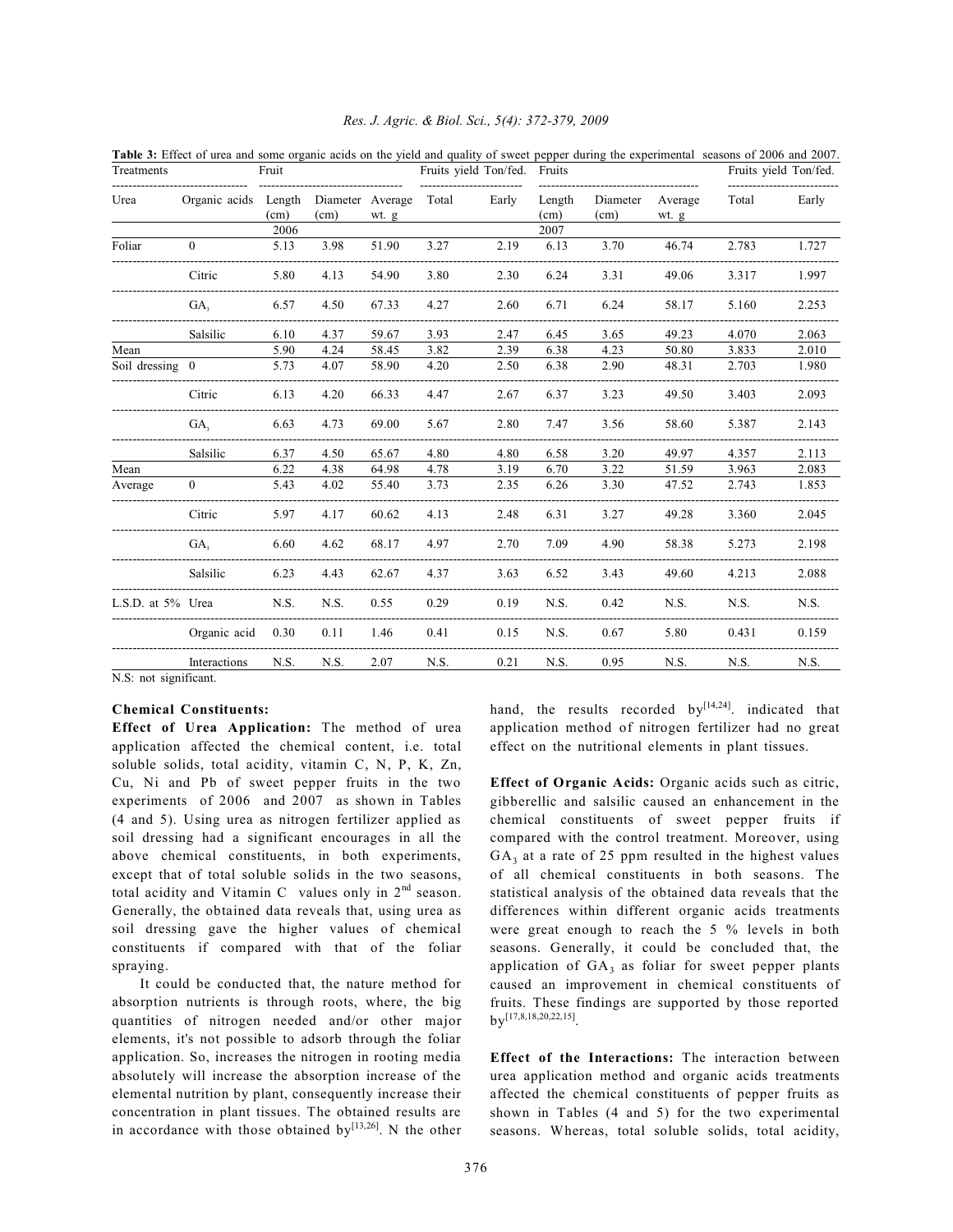vitamin C in both seasons and protein content, N, P and Pd contents in  $2<sup>nd</sup>$  season responsed no significantly by the interaction treatment. Generally, in spite of the no significant effect, but, it could be stated

that, the soil dressing application of urea and the foliage spraying by  $GA_3$  resulted the highest values of chemical constituents in both seasons.

**Table 4:** Effect of urea and some organic acids on the chemical content of sweet pepper during the experimenta season of 2006.

| Treatments           |                                                                                                                                | <b>TSS</b> | mg./100 g. |       | $\frac{0}{0}$ |      |      |      | ppm   |       |      |      |
|----------------------|--------------------------------------------------------------------------------------------------------------------------------|------------|------------|-------|---------------|------|------|------|-------|-------|------|------|
| Urea                 | Organic acids                                                                                                                  |            | Acidity    | VC    | Protein       | N    | P    | K    | Zn    | Cu    | Ni   | Pb   |
| Foliar               | $\Omega$                                                                                                                       | 4.47       | 130.03     | 74.37 | 11.85         | 1.90 | 0.24 | 1.42 | 9.10  | 27.73 | 0.85 | 4.20 |
|                      | Citric                                                                                                                         | 4.90       | 131.67     | 81.57 | 13.65         | 2.18 | 0.26 | 1.63 | 9.63  | 32.73 | 1.40 | 6.43 |
|                      | GA,                                                                                                                            | 5.23       | 144.00     | 98.03 | 15.00         | 2.40 | 0.29 | 1.82 | 14.00 | 37.13 | 1.72 | 7.33 |
|                      | Salsilic                                                                                                                       | 4.97       | 139.33     | 92.03 | 14.50         | 2.32 | 0.28 | 1.73 | 11.22 | 34.07 | 1.50 | 6.50 |
| Mean                 |                                                                                                                                | 4.89       | 136.26     | 86.50 | 86.50         | 2.20 | 0.27 | 1.65 | 10.99 | 32.92 | 1.37 | 6.12 |
| Soil dressing 0      |                                                                                                                                | 4.73       | 132.67     | 80.00 | 13.81         | 2.21 | 0.27 | 1.58 | 9.33  | 33.27 | 0.98 | 4.93 |
|                      | Citric                                                                                                                         | 5.07       | 134.00     | 85.00 | 14.46         | 2.31 | 0.28 | 1.94 | 11.80 | 34.60 | 1.45 | 6.90 |
|                      | GA,                                                                                                                            | 5.57       | 146.00     | 99.00 | 15.63         | 2.50 | 0.32 | 2.06 | 15.10 | 47.13 | 1.85 | 8.13 |
|                      | Salsilic                                                                                                                       | 5.33       | 141.67     | 93.00 | 15.15         | 2.42 | 0.29 | 2.00 | 13.50 | 44.17 | 1.59 | 7.37 |
| Mean                 |                                                                                                                                | 5.18       | 138.58     | 89.25 | 89.25         | 2.36 | 0.29 | 1.89 | 12.43 | 39.79 | 1.47 | 6.83 |
| Average              | $\mathbf{0}$                                                                                                                   | 4.60       | 131.35     | 77.18 | 12.83         | 2.05 | 0.26 | 1.50 | 9.22  | 30.50 | 0.91 | 4.57 |
|                      | Citric                                                                                                                         | 4.99       | 132.83     | 83.28 | 14.05         | 2.25 | 0.27 | 1.78 | 10.72 | 33.67 | 1.42 | 6.67 |
|                      | GA <sub>3</sub>                                                                                                                | 5.40       | 145.00     | 98.52 | 15.31         | 2.45 | 0.31 | 1.94 | 14.55 | 42.13 | 1.79 | 7.73 |
|                      | Salsilic                                                                                                                       | 5.15       | 140.50     | 92.52 | 14.82         | 2.37 | 0.29 | 1.87 | 12.36 | 39.12 | 1.55 | 6.93 |
| L.S.D. at 5% Urea    |                                                                                                                                | N.S.       | 1.45       | 1.18  | 0.69          | 0.11 | 0.02 | 0.03 | 0.32  | 0.57  | 0.03 | 0.09 |
|                      | Organic acid                                                                                                                   | 0.20       | 1.68       | 2.09  | 0.80          | 0.13 | 0.01 | 0.04 | 0.16  | 0.47  | 0.03 | 0.15 |
|                      | Interactions                                                                                                                   | N.S.       | N.S.       | N.S.  | N.S.          | N.S. | N.S. | 0.05 | 0.23  | 0.67  | 0.04 | N.S. |
| N.S: not significant |                                                                                                                                |            |            |       |               |      |      |      |       |       |      |      |
|                      | Table 5: Effect of urea and some organic acids on the chemical content of sweet pepper during the experimental season of 2007. |            |            |       |               |      |      |      |       |       |      |      |
| Treatments           |                                                                                                                                | <b>TSS</b> | mg./100 g. |       | $\frac{0}{0}$ |      |      |      | ppm   |       |      |      |

| Treatments      |                 | TSS  | mg./100 g. |         | $\%$    |      |      |      | ppm   |       |      |      |
|-----------------|-----------------|------|------------|---------|---------|------|------|------|-------|-------|------|------|
| Urea            | Organic acids   |      | Acidity    | Acidity | Protein | N    | P    | K    | Zn    | Cu    | Ni   | Pb   |
| Foliar          | $\Omega$        | 5.43 | 123.30     | 61.43   | 10.79   | 1.73 | 0.19 | 1.30 | 8.47  | 28.13 | 0.94 | 3.40 |
|                 | Citric          | 5.71 | 125.87     | 70.63   | 13.71   | 2.19 | 0.23 | 1.67 | 10.93 | 29.20 | 1.21 | 4.67 |
|                 | GA <sub>3</sub> | 6.94 | 134.90     | 77.97   | 14.71   | 2.35 | 0.30 | 1.97 | 12.70 | 34.67 | 1.71 | 6.00 |
|                 | Salsilic        | 6.33 | 131.37     | 71.37   | 14.29   | 2.29 | 0.26 | 1.84 | 12.13 | 29.67 | 1.51 | 5.77 |
| Mean            |                 | 6.10 | 128.86     | 70.35   | 13.38   | 2.14 | 0.25 | 1.70 | 11.06 | 30.42 | 1.35 | 4.96 |
| Soil dressing 0 |                 | 5.43 | 125.10     | 67.33   | 13.96   | 2.23 | 0.28 | 2.00 | 9.20  | 30.73 | 1.00 | 3.86 |
|                 | Citric          | 5.78 | 126.60     | 71.00   | 15.19   | 2.43 | 0.32 | 2.17 | 11.84 | 36.07 | 1.33 | 4.87 |
|                 | GA <sub>3</sub> | 7.01 | 135.13     | 79.63   | 16.38   | 2.62 | 0.36 | 2.31 | 14.50 | 42.33 | 1.91 | 6.60 |
|                 | Salsilic        | 6.41 | 131.60     | 72.83   | 15.65   | 2.50 | 0.34 | 2.27 | 12.40 | 38.30 | 1.71 | 5.50 |
| Mean            |                 | 6.16 | 129.61     | 72.70   | 15.29   | 2.45 | 0.32 | 2.19 | 11.99 | 36.86 | 1.49 | 5.21 |
| Average         | $\theta$        | 5.43 | 124.20     | 64.38   | 12.38   | 1.98 | 0.24 | 1.65 | 8.83  | 29.43 | 0.97 | 3.63 |
|                 | Citric          | 5.75 | 126.23     | 70.82   | 14.45   | 2.31 | 0.28 | 1.92 | 11.39 | 32.63 | 1.27 | 4.77 |
|                 | GA <sub>3</sub> | 6.98 | 135.02     | 78.80   | 15.54   | 2.49 | 0.33 | 2.14 | 13.60 | 38.50 | 1.81 | 6.30 |
|                 | Salsilic        | 6.37 | 131.48     | 72.10   | 14.97   | 2.40 | 0.30 | 2.05 | 12.27 | 33.98 | 1.61 | 5.63 |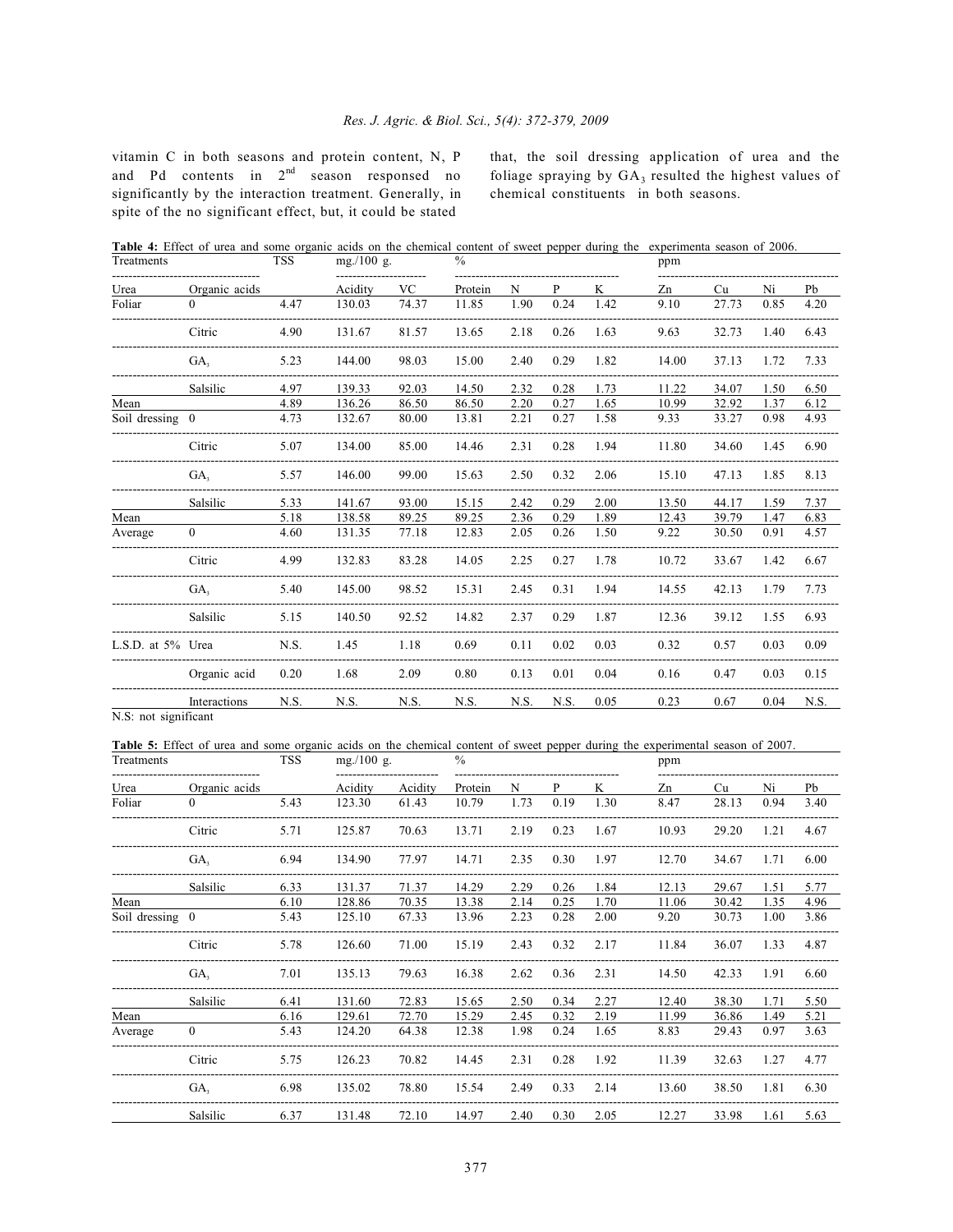| Res. J. Agric. & Biol. Sci., 5(4): 372-379, 2009 |  |  |  |  |  |
|--------------------------------------------------|--|--|--|--|--|
|--------------------------------------------------|--|--|--|--|--|

**Table 5:** Continued.

| --------------------- |              |      |        |      |      |      |      |      |       |      |      |      |
|-----------------------|--------------|------|--------|------|------|------|------|------|-------|------|------|------|
| L.S.D. at $5\%$ Urea  |              | N.S. | N.S.   | N.S. | 0.10 | 0.02 | 0.01 | 0.04 | 0.42  | 9.34 | 0.01 |      |
|                       | Organic acid | 0.26 | . . 59 | 2.73 |      | 0.02 | 0.01 | 0.03 | 0.20  | 0.53 | 0.02 | 0.18 |
|                       | Interactions | N.S. | N.S.   | N.S. | 0.16 | 0.03 | 0.01 | 0.05 | D 29. |      | 0.02 |      |

N.S: not significant.

### **REFERENCES**

- 1. A.O.A.C., 1975. Official methods of analysis  $12<sup>th</sup>$ Ed. Association of official analysis chemists, Washington, D.C.
- 2. Al-Sahhaf, F.H., 2002. Effect of the application of ruea and Agriton on growth and yield of five tomato cultivars (*Lycopersicon esculentum* mill.) Dirasal-Agricultural Sciences, 27(1): 112-130.
- 3. Bharat, Singh, I.S. Naruka, 1998. and Laxman, Singh. Effect of foliar application of nitrogen (urea) and gibberellic acid  $(GA_3)$  on growth and yield of okra (*Abalmoschus esculentus*, L.) Moerch) cv. Pusa Sawani Rogressive Horticulture, 30(3/4): 175-180.
- 4. Brown, J.D. and O. Lilleland, 1946. Ropid determination of potassium and sodium in plant material and soil extracts by flame photometry. Proc. Amer. Soc. Hort. Sci, 38: 341-364.
- 5. Camargo, E., P.R.De. Castro, R.A. Kluge, C.G.B. Demetrio, N.H. Anzai, and V.S. Scheffer, 2003. Growth analysis of "Ikada" pepper seedlings treated with fertilizers and bioregulator. Revista-ed. Agricultural, Piracicaba, 78(3): 355-362.
- 6. Carrera, E., J. Bou, J.L. Garcia, Martinez and S. Prat, 2000. Changes in GA20-oxides gene expression strongly affected stem length, tuber induction and tuber yield of potato plant. Plant Journal 22(3): 247-256.
- 7. Champman, H.D. and P.F. Pratt, 1978. Methods of analysis for soils, plants and waters. Univ. California, Div. Agric. Sci. Priced Pub. 4034.
- 8. Clua, A.A., D.O. Gimenrs, and I.V. Fernanky, 1979. Increase in forage yield in narrowleaf birds fast (Lotus woldst and Kit willd) in a permonent pasture with foliar applied gibberellic acid (GA3) and phosphorus. Plant Growth Regulations, 21(3): 223-228.
- 9. Deore, B.P., V.A. Patil and D.N. Deore, 1987. Effect of growth substances on the yield contributing of okra (*Abelmoschus esculentus* L.) current Research Reporter, Mahatma Phule Agricultural University, 3(2): 5-9.
- 10. Ghoname, A. and M.R. Shafeek, 2005. Growth and productivity of sweet pepper (*Capsicum annum* L.) grown in plastic house as affected by organic, mineral and bio-N-fertilizers. Journal of Agronomy 4(4): 369-372.
- 11. Gomez, K.A., and A.A. Gomez, 1984. Statistical procedures for Agricultural Research (Second Ed.) 357-423. John Wiley and sons. Inter. Sci. Pubi. New York.
- 12. Gulshar, Lal, 1998. Flowering fruiting and seed production of okra as influenced by growth regulators and urea. Recent. Horticulture, 4: 135- 137.
- 13. Haynes, R.J., 1988. Comparison of fertigation with broad cost applications of urea-N on levels of available soil nutrients and on growth and yield of tckle-irrigated peppers. Scientia-Horticulturae, 35(3- 4): 189-198.
- 14. Kowalska, I. and W. Sady, 1996. Suitability of urea and nitrtye forms of nitrogen for greenhouse tomato (*Lycopersicon esculentum* mill.) grown using nutrient film technique (NFT). Folia Horticulturae, 8(1): 105-114.
- 15. Mona, M., Abdel-Mouty and H.M. Nadia El-Greadly, 2008. The productivity of two okra cultures as affected by Gibberellic acid organic N, Rock Phosphate and feldspar application. Journal of Applied Science Research, 4(6): 627-636.
- 16. Nicoluloud, B.A.I., and A.J. Bloom, 1996. Absorption and assimilation of foliarly applied urea in tomato. J. of American Society for horticultural Science, 121 (6): 1117-1121.
- 17. Omran, A.F., A.M. El-Bakry and R.A. Gawish, 1980. Effect of soaking seeds in some growth regulators solutions on the growth chemical constituents and yield of Okra. Seed Science and Technology, 8(2): 161-168.
- 18. Prasad, R.N. and A. Prased, 1999. Effect of Rhizobium inoculation phosphorus and  $GA_3$  on protein, carbohydrate and phosphorus content in garden pea (*Pisum sativum* L.) cv.Arkel. Advances in Horticulture and Fotestry, 6: 87-92.
- 19. Pregl, F., 1945. "Quantitative organic micro analysis" 1<sup>st</sup> Ed. Cl and A. chrdill, ltd. London.
- 20. Rizk, Fatma, A., 2002. Organic manure fertilizer and GA substance as affected the productivity of cowpea (*Vigna sinensis* L.) plant. J. Agric. Sci. Mansoura Univ., 27(8): 5485-5496.
- 21. Sagheb, N., and M.S. Hobbi, 2002. Field evaluation of urea fertilizer and water use efficiency by tomato under trickle fertigation and furrow irrigation in the Islamic Republic of iron. International-Atomic-Energy-Agency-Technical-Documents-IAEA-TECDOCs, 1266: 3-4.